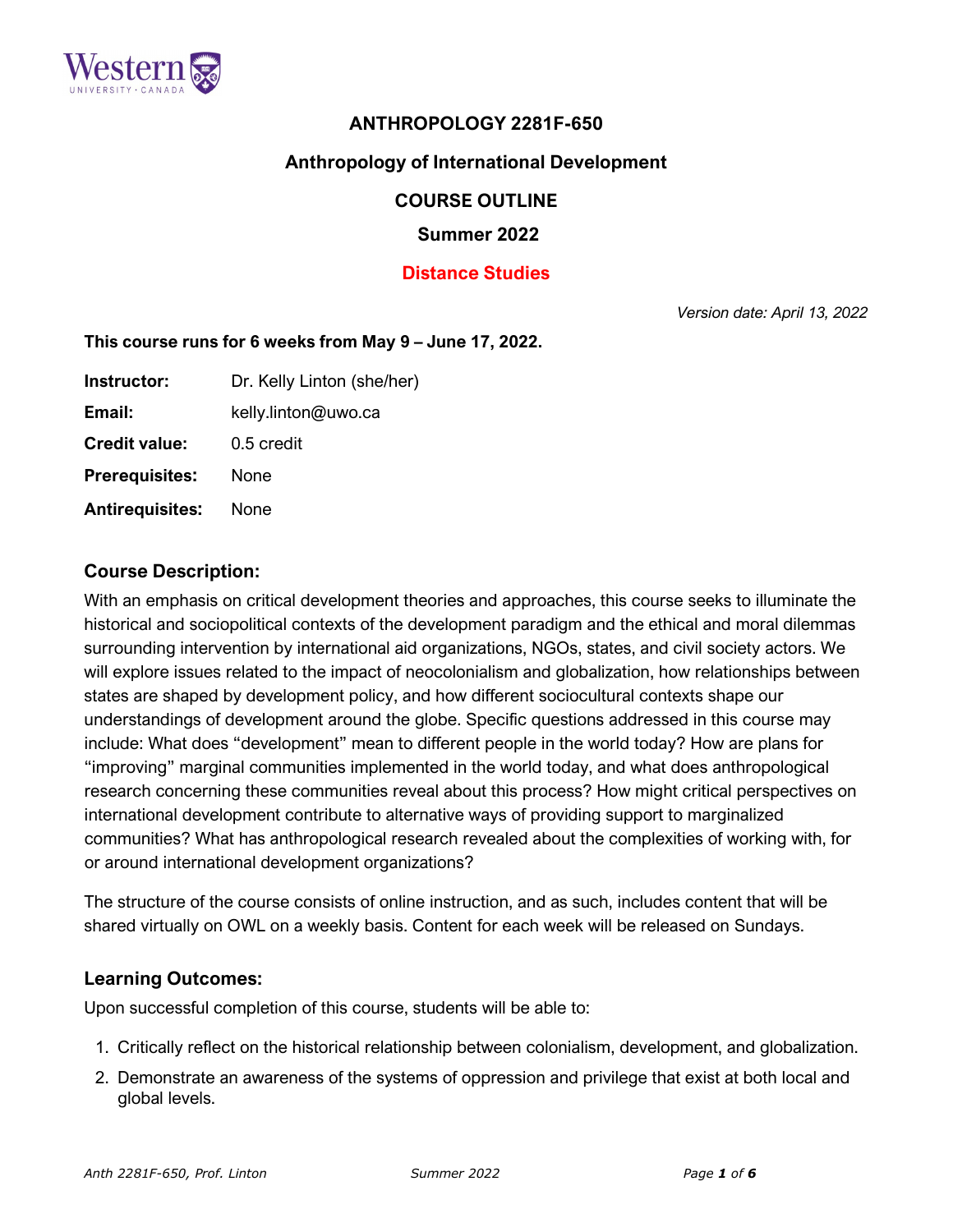- 3. Describe the key debates surrounding international aid and global development.
- 4. Identify some of the impacts (both intended and unintended) of development intervention.
- 5. Describe how anthropologists can contribute to our understandings of development.
- 6. Identify key theoretical debates, methodological issues, and ethics associated with anthropologies of development.
- 7. Demonstrate a critical understanding of how cultural context shapes perceptions of global issues.

#### **Course Materials:**

There is no textbook for this course.

In this course short article readings, blog posts, and videos will be assigned. These additional materials will be made available for download through the Course Readings tool on the course's OWL site and in the weekly lesson page.

*Registered students will be able to access additional course readings through the course site in OWL before the first day of class.*

#### **Evaluation:**

Grades will be based on the following:

- Weekly Reading Quizzes 25%
- Weekly Forum Participation 25%
- Film Review 20%
- Final Research Essay 30%

#### *Quizzes – 25% (6 quizzes – one per week, drop lowest 1, each quiz 5.0%)*

There will be six quizzes throughout the course (one each week). Quizzes will be released on Sundays of each week. Quizzes will be completed online, and each one must be completed by Wednesday of each week. Quizzes will focus on the main ideas in the week's readings. They are meant to motivate you to complete all of the assigned readings. There will be no make-up quizzes but the lowest quiz grade will be dropped. Each quiz will be worth 5.0% for a total of 25% of your final grade.

Note: Each quiz will only be open for a one-week period. If you miss a quiz deadline, you will not be able to complete that quiz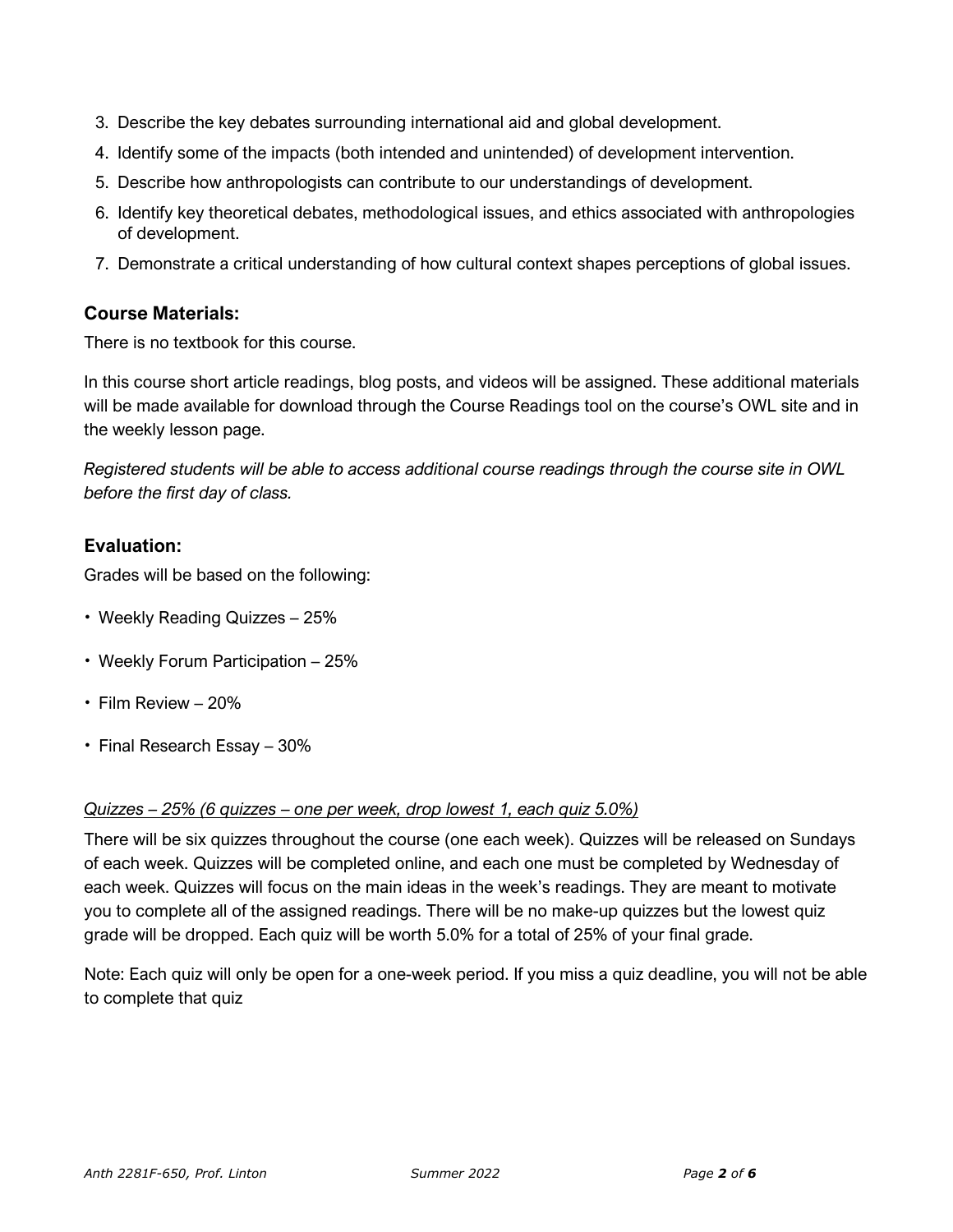### *Weekly Forum Participation – 25%*

**Questions/Comments:** Students are required to post to the discussion forum weekly regarding the assigned readings/resources. Students should pose two questions/comments that demonstrate critical analysis, engagement with content and connection to other resources or current events. Please note that you are not expected to always agree with the readings as they are assigned to enable you to think critically and form your own opinions. Further, critical thinking does not necessarily imply critiquing, but rather engaging with the material in an intersectional and meaningful way. Questions/comments should be 100-200 words each and be posted no later than the Sunday of each week.

**Responses:** Students are required to respond to at least one student post through critical discourse. This can be through engaging with posed questions, supporting ideas or respectfully challenging the posted comments. Responses should foster further discussion by asking relevant questions, contributing relevant resources or sharing relevant knowledge and experience. While students are only required to respond once per week (deadline of Sunday), the forum is to act as an ongoing discussion to help generate knowledge, understanding and dialogue regarding course content and current events.

### *Film Reflection - 20%*

Students will hand in a short (1000-1200 word) reflection paper based on a documentary film featuring a topic of relevance to the course. A list of potential films with links will be provided or students can discuss a film of their choosing. Students will be asked to reflect critically on the film, including an analysis of the motivations and messages being conveyed, what may be ignored or missing, who benefits from the message, etc. Concepts from the course should be referenced and analysis should reflect critical engagement with the topic. The Film Reflection Paper is due during Week 3 on Sunday May 29th and all submissions must be reviewed by Turnitin plagiarism software. More information will be made available to students on the course OWL site.

Note: Unless a student receives academic consideration through the Counselling office of their home Faculty, paper assignments will be penalized at the rate of 5%/day late for up to a total of 5 days (including weekends) following the due date. Late assignments will not be accepted after 5 days. Students who are unable to submit this paper on-time due to circumstances that warrant use of a "selfreported absence" will be expected to submit their paper within 24hours of the end of their absence period.

# *Final Research Essay - 30%*

Students will hand in a research essay (2500-3000 words) that explores a particular development issue within one specific society. Your papers should demonstrate critical engagement with the course material and the core content of the paper should include both problem analysis and critical reflection on proposed solutions. The research paper should be well organized, clearly written, and persuasively argued. Students must include a minimum of 6 peer-reviewed sources beyond the course materials.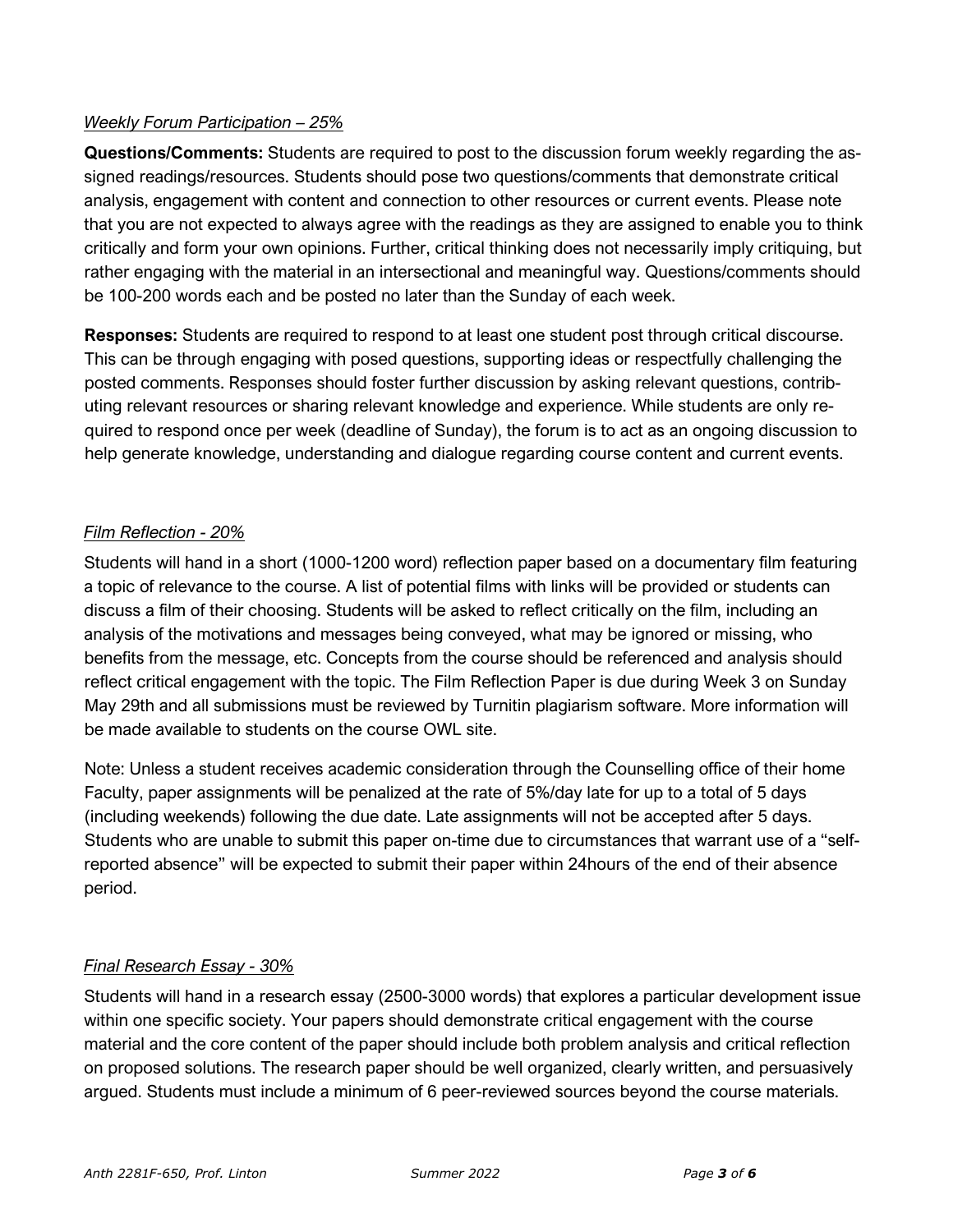The Research Essay is due during Week 6 on Friday June 17th and all submissions must be reviewed by Turnitin plagiarism software. More information will be made available to students on the course OWL site.

Note: Unless a student receives academic consideration through the Counselling office of their home Faculty, paper assignments will be penalized at the rate of 5%/day late for up to a total of 5 days (including weekends) following the due date. Late assignments will not be accepted after 5 days. Students who are unable to submit this paper on-time due to circumstances that warrant use of a "selfreported absence" will be expected to submit their paper within 24hours of the end of their absence period. All required papers may be subject to submission for textual similarity review to the commercial plagiarism detection software under license to the University for the detection of plagiarism. All papers submitted for such checking will be included as source documents in the reference database for the purpose of detecting plagiarism of papers subsequently submitted to the system. Use of the service is subject to the licensing agreement, currently between The University of Western Ontario and Turnitin.com.

# **Course Specific Conditions Required to Pass this Course**

In order to pass an essay course, the student must exhibit some minimal level of competence in essay writing and the appropriate level of knowledge of the content of the course.

In order to pass this essay course, students must submit both writing assignments and receive a passing grade on at least one of them. Note that you must write a minimum of 2500 words in essay assignments at the 2000-level to meet the requirement for an essay-designated course.

# **Course Specific Statements and Policies:**

Statement on Engaging in the Online Learning Environment

This course relies on the OWL site to connect you with the syllabus, assignment outlines, content, and other course material. Here, you will engage with me, the TAs, and your peers as we progress through the course. Please keep track of weekly tasks and contribute respectfully to online activities.

# **Statement on Email**

You may contact me by email, but it may take up to 24 hours for a response. If I cannot provide an immediate response, or if the matter is something we cannot address quickly, I will direct you to meet with me through Zoom. Please ensure that your emails are worded professionally and include the course number (2281F) in the subject line.

# **Statement on Student Success**

If you need support with your academic writing skills, please visit the Writing [Support](http://www.sdc.uwo.ca/writing/) Centre in person or online. The Centre aims to (1) enhance your writing and communication skills and build your confidence, (2) equip you with tools, resources and knowledge to effectively communicate through writing,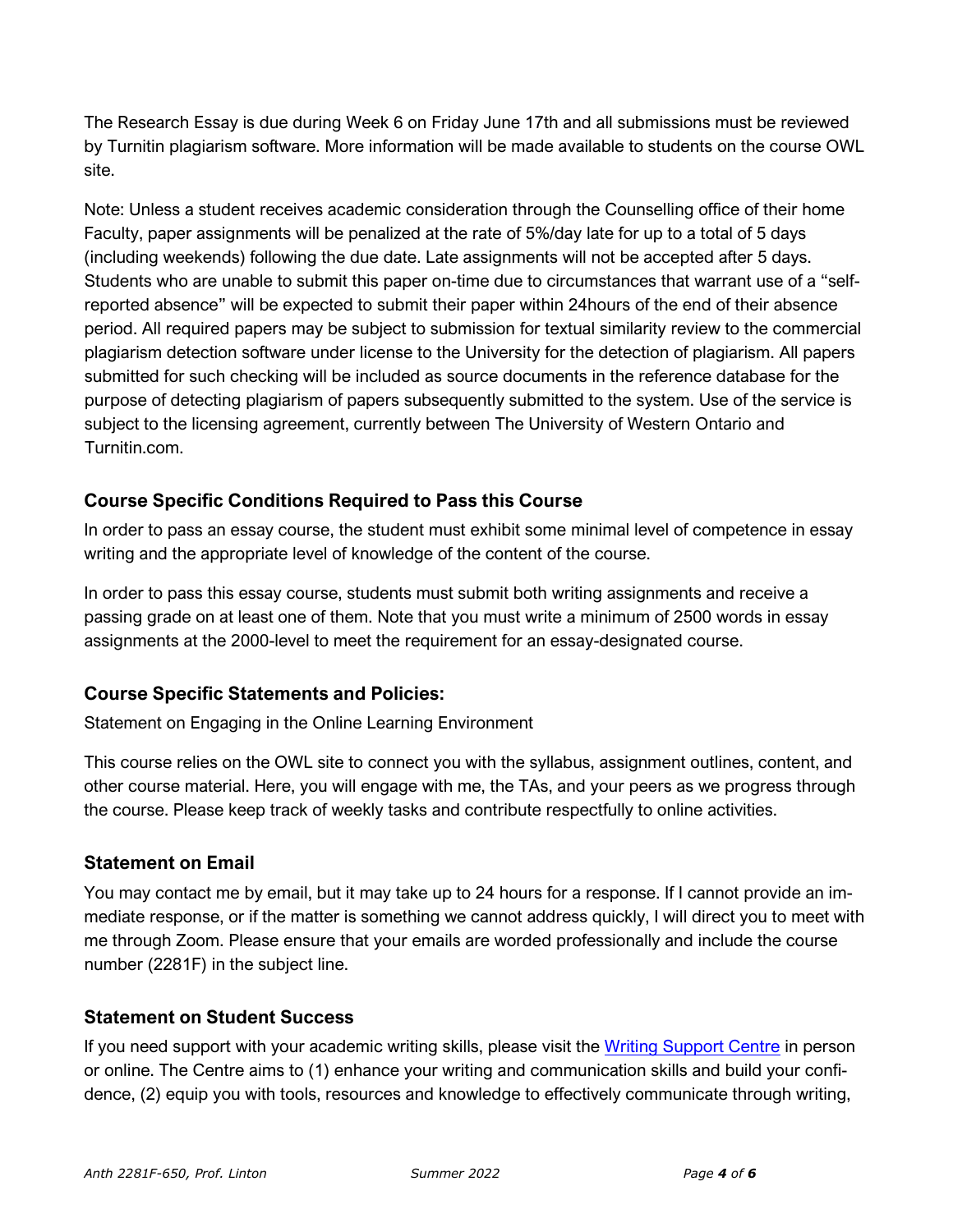(3) increase your critical analysis abilities to effectively communicate scholarly ideas, (4) convey university level writing expectations, and (5) provide you with the skills you need to navigate academic transitions.

The staff at [Learning](http://www.sdc.uwo.ca/learning/) Skills Services support your development as an excellent student by answering your questions and

providing advice on how to succeed in your studies at Western. They can help you to develop new skills or strengthen existing academic skills. You can make an individual appointment with a learning skills counsellor, attend learning skills presentations, drop by the Peer Assisted Learning (PAL) Centre, or receive helpful information via e-mail. Information on important learning skills topics is also available online.

Visit the Wellness [Education](http://wec.uwo.ca/) Centre if you need support in navigating any kind of mental health issue (e.g., anxiety, stress, etc.) WEC provides free assistance in connecting you with wellness services and resources on and off campus.

# **Statement on Seeking Special Accommodations:**

No accommodations will be granted retroactively more than 10 days after an assignment's due date or a missed quiz or test. Please see your academic counsellor immediately if you will be seeking accommodations based on medical or compassionate grounds.

#### **Statement on Plagiarism:**

Students must write their assignments in their own words. Whenever students take an idea from another author, they must acknowledge their debt both by using quotation marks where appropriate and by proper referencing. It is also a scholastic offence to submit the same work for credit in more than one course. Plagiarism is a major scholastic offence.

# **Academic Success Program**

During first term, this course is participating in the Academic Success Program. The program runs in parallel to our course and is designed to facilitate connections with your online classmates, enhance your academic skills, and communicate tools and campus resources that can assist in your successful transition to Western. Each registered student has been placed in a group, and each group has been assigned a Peer Leader, an upper year student who has completed this course in the past. If you haven't already heard from your Peer Leader, you can expect to hear from them in the coming days. Your active participation in weekly programming with your group and Peer Leader is encouraged; please plan to participate for 1-1.5 hours each week of first term, excluding the Fall Reading Week. Please send any questions regarding this program to your Peer Leader or ase@uwo.ca.